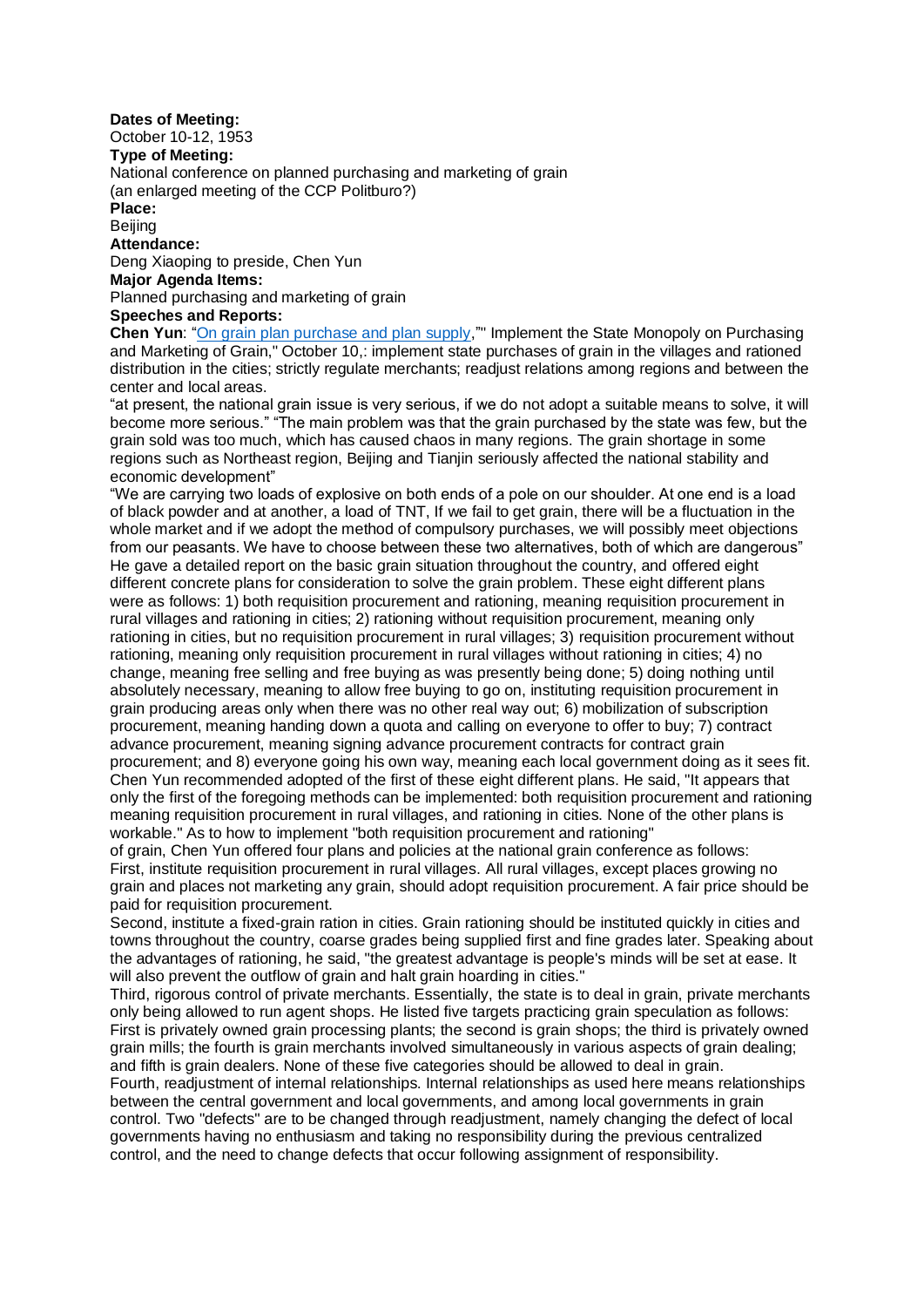The central government should do central planning, and local governments should bear responsibility level by level.

For Chen Yun, the ideal scenario was compulsory procurement in the countryside and food rationing in cities. These in attendance at the politburo meeting discussed alternative policy schemes proposed by the Ministry of Grain and the Central Financial Committee. The first was food rationing in cities without compulsory procurement in the countryside, a policy welcomed by rural cadres. However, Chen warned, if the farmers knew that food was rationed in cities, they would sell grain to urban private merchants for better prices and state could purchase even less. The second scenario was compulsory procurement in the countryside but no food rationing in cities. The urban cadres preferred this proposal, but Chen explained that if cities were not rationed, farmer would come to urban areas to buy grain back. That would cause the state to lose grain that it had obtained from the farmers through coercive requisition; The third option was to wait and seeing without immediate action. However, market investigation showed no improvement and Chen predicted that the chaos would continue, which would make a policy change more difficult in the future. The fourth option was "not dig a well until one is thirsty." Although the current economic indications had not showed distress signs yet, Chen disagreed with this passive attitude and argued that the state had to initiate a new policy if it acknowledged the necessity of dealing with the food shortage next spring; The fifth scenario was persuading farmers to subscribe to a higher quota of procurement as the state did in 1951. "It proved this method unsuccessful," Chen Yun said. " Even in 1951, the government had to use every coercive means to acquire grain." The sixth suggestion was to work out purchase contacts with farmers. Chen told the participants of the meeting that the state had no time to negotiate contracts with farmers and he also doubted that any contracts would meet the state's demands. The last one was letting each province and city decide its own requisition strategy. Chen always opposed decentralizing power in the fields of state finance and national economy. "Most likely, this will lead to protectionism of local governments," Chen warned. "And if one region refused compulsory procurement, other regions would follow suit.[" \[15\]](http://control.blog.sina.com.cn/admin/article/article_add.php#_edn15) Chen rejected all seven options and persuaded the attendees to accept his policy that the government would decide how much grain peasants should sell to the state and how much food an urban dweller could consume. This policy, known as the UGPM, enabled the state take complete control of the acquisition and sale of grain.

**Deng Xiaoping:** pointed out that the four policies of rural requisition procurement, city and town rationing, rigorous market control, and centralized control are interrelated and indispensable. He also stressed that only resolute implementation of this method could genuinely consolidate the alliance between workers and peasants, guide the peasants in moving toward socialism, and insure implementation of state construction plans.

**Tan Zhenlin:** concluded that requisition procurement and rationing were imperative under the circumstances. Sales of grain in excess of purchases, and the grain shortage situation in East China had unfolded from north to south, being most serious in Shandong Province. This shortage situation had crossed the Long-Hai Railroad, and unless action were taken, it would descend upon the region south of the Chang Jiang "like a million ferocious lions." The basic difficulty lay in peasant reluctance to sell, and mischief making on the part of private grain businesses. In the realm of grain control, he approved central government centralized control and centralized allocation; local governments being responsible for requisition procurement, storage, and supply and marketing, responsibility being taken level by level.

**Li Xiannian**: began by outlining the attitude toward requisition procurement and rationing of all the provinces in the south central region. He said, "At first, Hubei and Hunan supported it; Guangdong and Guangxi were hesitant; Henan vacillated, and Jiangxi's attitude was not clear. Later on, Henan and Jiangxi also supported it, with only Guangdong and Guangxi, where procurement is still no problem, and which are newly liberated areas, wanting to hold off for half a year.

However, Li Xiannian maintained that requisition procurement and rationing in other provinces would inevitably have a ripple effect on grain markets in Guangdong and Guangxi; therefore, it would be best to go along with it. Finally Guangdong and Guangxi agreed. Next, Li Xiannian analyzed the current grain situation in the south central region. Hunan, Henan, and Jiangxi maintained output, Guangdong, Guangxi, and Hubei increasing output. Grain output for the region as a whole rose 4.2 percent over 1952, and the overall situation was good. However, with the new grain year, the situation in which sales exceeded procurement continued to develop, grain becoming scarce. The reasons for this were, first, as the peasants standard of living rose, grain consumption increased; second, grain merchants hoarded; and third, though middle peasants had surplus grain, they stored it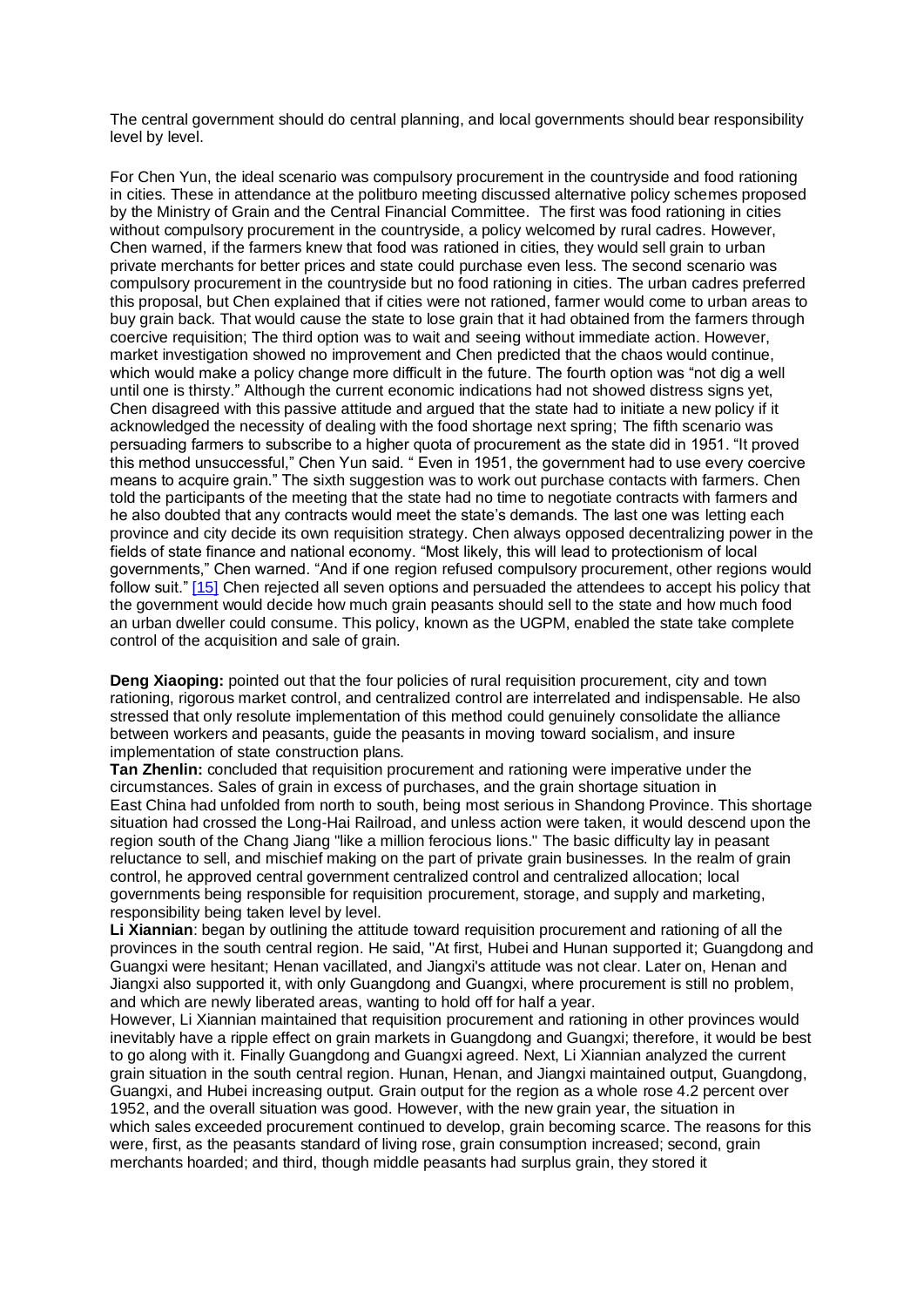to wait for higher prices. Consequently, he believed it was necessary to take administrative action, to intervene in distribution, and to institute requisition procurement and rationing in order to turn around the grain situation.

**Li Jinquan:** , the delegate from the southwest region, fully supported the Central Committee's policy of requisition procurement and rationing. With regard to grain markets, he maintained that the state should use fixed quota requisition procurement, not a surplus grain collection system. The state controlled only between 80 and 90 percent of surplus grain; the remaining 10 to 20 percent of surplus grain was in the hands of the peasants. Furthermore, historically the peasants were in the habit of supply each other's needs, so a complete cutoff all of a sudden, completely closing free markets, might not be possible. A limited amount of free trade in grain should be allowed. On the private trader issue, Li Jinquan believed that not allowing private merchants to deal freely in grain was an effective way of halting grain speculation, and he completely agreed with it.

**Liu Lantao**: believed that implementation of a grain requisition procurement and rationing policy was an expression of the CPC general line during the transition period. He said that in the north China region, wheat procurement was only 56 percent fulfilled during the 3 month period, July, August, and September, while marketing plans were greatly exceeded. In Beijing and Tianjin, grain sales during these same three months amounted to half of plan for the entire year; market speculation was rampant; and parity prices and market prices were out of kilter. Thus, action was urgently awaited to stabilize the situation. Li Lantao was completely confident of victory in carrying out a grain requisition procurement and rationing policy. He believed that national laws, fair prices, and a definite limit on the amount of fixed procurement, as well as the whole CPC acting with full force would both get the grain and win over the peasants so long as policies were carried out honestly.

**Ulanhu**: said that the grain situation in Inner Mongolia was better rather good. State assigned requisition procurement quotas could be overfulfilled. The main problems were: first, too low procurement prices. They should be raised to support the producers' interests.

Second was transportation difficulties. A compulsory delivery distance should be set, the state paying a transportation fee for deliveries exceeding the obligatory delivery distance.

## **Decisions:**

consensus on the rationale of compulsory procurement in the countryside and food rationing in cities. In view of specific circumstances in their own regions, they unanimously agreed that institution of requisition procurement and rationing was the best plan for straightening out the conflict between grain production and demand. 13-10-1953

### **Remarks:**

This conference was convened by the CC CCP

On 19 November 1953, the State Council issued "The Order on Grain Plan Purchase and Supply" and the "Tentative Method of Grain Market Management.

#### See 2-10-1953

In early October 1953, an emergency meeting on the grain crisis was convened in Beijing to discuss the operation of a nationalized grain market. For the first week, the whole discussion did not touch on the general line or on cooperativization plan. Aware that the party would take away all the peasants' surplus grain from the current year plus their savings of the past,115 the CCP leaders foresaw that peasants would resist the policy. There would be bloodshed.

It was very clear to them that this was a political movement. However, to the party's dismay, the objections first came from within the party. On the provincial level, there were already complaints about abuses even before the final decision was made.116 At county and district levels, discontent was stronger and deeper.

This was a serious matter. The cadres opposing the new policy were regarded as the backbone of the party. Li Jingquan, who took charge of the trial introduction of the nationalized grain market in Sichuan province and who was known for his loyalty to Mao Zedong, suggested combining the nationalization of the grain market with the propaganda for the general line in order to persuade those old cadres. Shifting attention to the bright future, it would be easier to overcome the present difficulties, Li Jingquan reasoned.

Mao agreed. By adding the grain policy to the general line, it was possible that the whole party would embrace it and implement it. In propaganda, peasants should be told about socialism, about industrialization, and their Soviet future.

117 So in November, the propaganda for the unified purchase and sale of the grain market was placed in the context of studying the general line. Now, to express the discontent with the nationalization of the grain market had a much more serious implication: "Are you questioning the Chairman's line?"